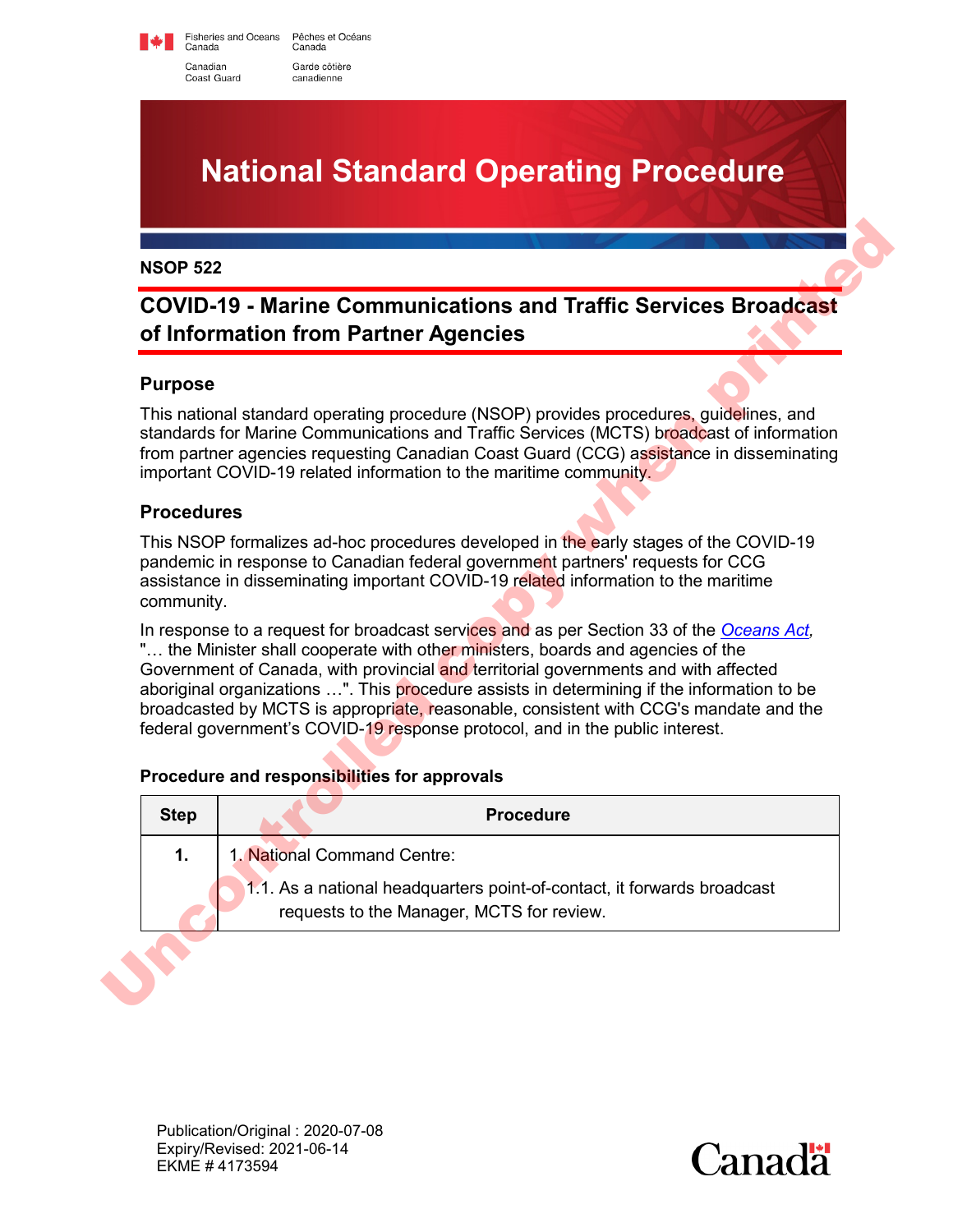| <b>Step</b> | <b>Procedure</b>                                                                                                                                                                                                                                                        |
|-------------|-------------------------------------------------------------------------------------------------------------------------------------------------------------------------------------------------------------------------------------------------------------------------|
| 2.          | 1. MCTS at national headquarters:                                                                                                                                                                                                                                       |
|             | 1.1. They review requestors' submissions for compliance with the federal<br>government COVID-19 response protocol, standards as noted below in<br>the "Procedure for formatting and standardizing broadcast messages"<br>table, and advise of any necessary amendments. |
|             | 1.2. Messages will be approved by the Director, Marine Navigation and the<br>Manager, MCTS.                                                                                                                                                                             |
|             | 1.3. Once approved, messages are distributed to MCTS centres for<br>text-to-speech recording and transmission.                                                                                                                                                          |
| 3.          | 1. Department of Fisheries and Oceans legal counsel:                                                                                                                                                                                                                    |
|             | 1.1. As necessary, they review and provide legal opinions on requests.                                                                                                                                                                                                  |

# **Procedure for formatting and standardizing broadcast messages**

|             | government COVID-19 response protocol, standards as noted below in<br>the "Procedure for formatting and standardizing broadcast messages"<br>table, and advise of any necessary amendments.                                                                                                                                                          |
|-------------|------------------------------------------------------------------------------------------------------------------------------------------------------------------------------------------------------------------------------------------------------------------------------------------------------------------------------------------------------|
|             | 1.2. Messages will be approved by the Director, Marine Navigation and the<br>Manager, MCTS.                                                                                                                                                                                                                                                          |
|             | 1.3. Once approved, messages are distributed to MCTS centres for<br>text-to-speech recording and transmission.                                                                                                                                                                                                                                       |
| 3.          | 1. Department of Fisheries and Oceans legal counsel:                                                                                                                                                                                                                                                                                                 |
|             | 1.1. As necessary, they review and provide legal opinions on requests.                                                                                                                                                                                                                                                                               |
|             | Procedure for formatting and standardizing broadcast messages                                                                                                                                                                                                                                                                                        |
| <b>Step</b> | <b>Procedure</b>                                                                                                                                                                                                                                                                                                                                     |
| 1.          | Messages are to relay important information specifically related to the<br>COVID-19 pandemic (for example, service reductions, modifications to<br>regulatory or enforcement procedures, port-of-entry closures, health protective<br>measures, etc.).                                                                                               |
| 2.          | Messages are to provide a clear, succinct summary of the topic, and if<br>necessary, direct audiences to more comprehensive information at the<br>requestor's Internet website or other location. Messages should include a<br>point-of-contact for the requestor (by position, not name), along with telephone<br>and/or email contact information. |
| 3.          | Messages are to be provided by the requestor in both English and French,<br>except when intended for broadcast in the Western Region only, in which case<br>they may be exclusively in English.                                                                                                                                                      |
| 4.          | Messages are not to exceed 30 seconds in duration when spoken in a<br>measured cadence appropriate to voice radio broadcast. This standard applies<br>individually to the French and English versions of a message.                                                                                                                                  |
| 5.          | Once transmission commences, messages will be transmitted over MCTS<br>Continuous Marine Broadcast frequencies for a period of 1 month, unless the<br>requestor has specifically requested a shorter or longer period. The onus will                                                                                                                 |
|             | be on the originator to advise CCG if they want to renew the message to be<br>broadcast.                                                                                                                                                                                                                                                             |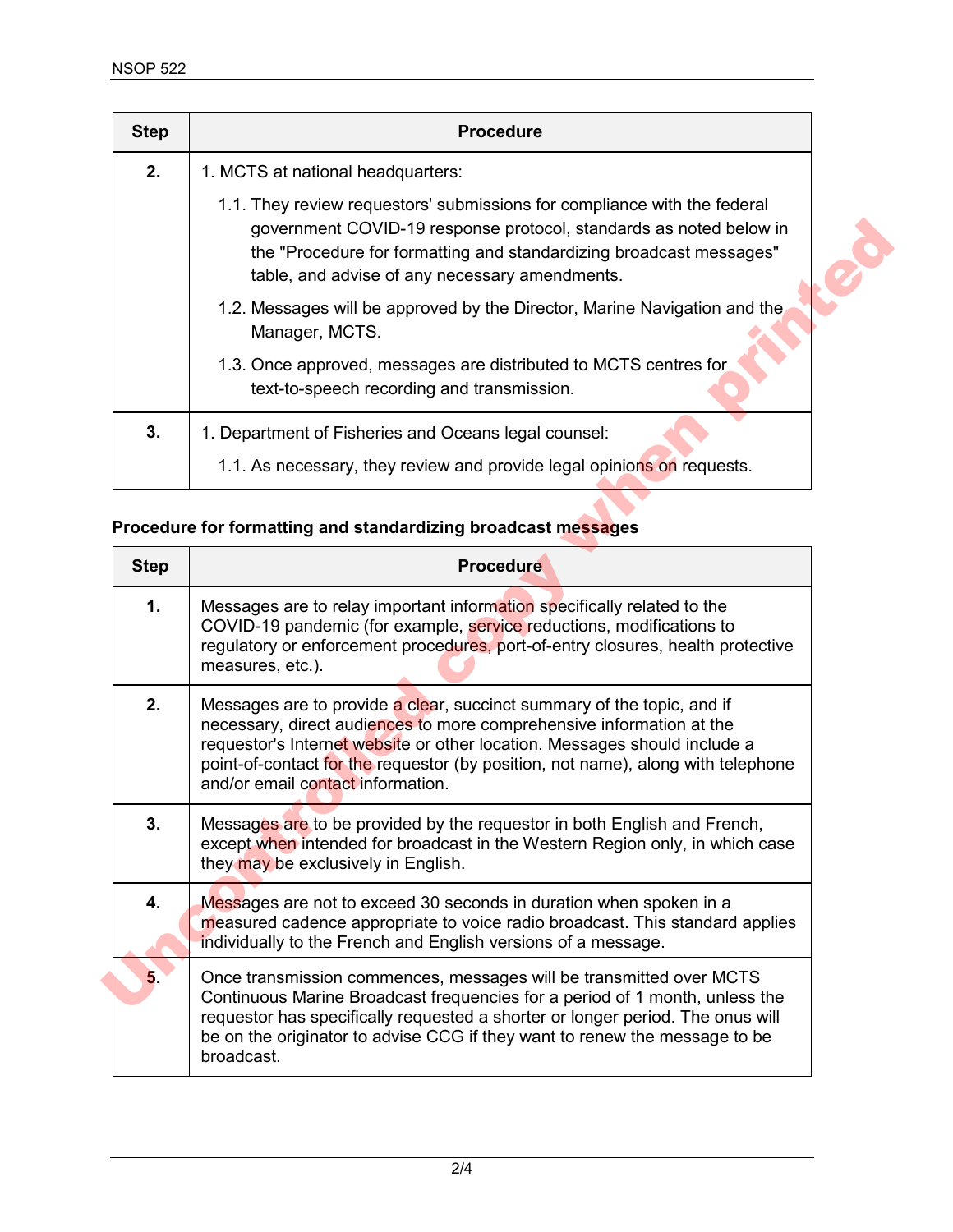# **Procedure for considerations of approval**

| <b>Step</b> | <b>Procedure</b>                                                                                                                                                                                                                                                                                                                                                           |
|-------------|----------------------------------------------------------------------------------------------------------------------------------------------------------------------------------------------------------------------------------------------------------------------------------------------------------------------------------------------------------------------------|
| 1.          | 1. The following factors should be considered when assessing whether to<br>accept, recommend or approve a requestor's message:                                                                                                                                                                                                                                             |
|             | 1.1. Content and necessity: Does the content of the message specifically<br>relate to the COVID-19 pandemic, and is the issue it describes<br>important enough to justify broadcast by MCTS?                                                                                                                                                                               |
|             | 1.2. Requestor status: Is the requestor another federal or other level of<br>government agency or department? If not, is CCG's support<br>appropriate, reasonable, consistent with CCG's mandate and federal<br>government COVID-19 response protocol, and in the public interest?                                                                                         |
|             | 1.3. Requestor authority: Is the person making the request authorized to<br>represent the requestor?                                                                                                                                                                                                                                                                       |
|             | 1.4. Message compliance with standards: Does the requestor's message<br>comply with the format and standards listed in the "Procedure for<br>formatting and standardizing broadcast messages" table?                                                                                                                                                                       |
|             | 1.5. Legal considerations: Are there any unique or unusual legal implications<br>of CCG transmitting the requestor's message?                                                                                                                                                                                                                                              |
|             | 1.6. MCTS operational capacity: Does the MCTS Program have the<br>operational capacity to transmit the message?                                                                                                                                                                                                                                                            |
|             |                                                                                                                                                                                                                                                                                                                                                                            |
|             | Procedure for communicating clarifications and a liability statement                                                                                                                                                                                                                                                                                                       |
| <b>Step</b> | <b>Procedure</b>                                                                                                                                                                                                                                                                                                                                                           |
| 1.          | MCTS broadcast is a supplementary means of disseminating the requestor's<br>information to the maritime community. CCG's broadcast of the requestor's<br>message in no way relieves the requestor of the responsibility to ensure their<br>information is accurate and reaches its intended audience. CCG assumes no<br>liability in transmitting the requestor's message. |

### **Procedure for communicating clarifications and a liability statement**

| <b>Step</b> | <b>Procedure</b>                                                                                                                                                                                                                                                                                                                                                           |
|-------------|----------------------------------------------------------------------------------------------------------------------------------------------------------------------------------------------------------------------------------------------------------------------------------------------------------------------------------------------------------------------------|
| 1.          | MCTS broadcast is a supplementary means of disseminating the requestor's<br>information to the maritime community. CCG's broadcast of the requestor's<br>message in no way relieves the requestor of the responsibility to ensure their<br>information is accurate and reaches its intended audience. CCG assumes no<br>liability in transmitting the requestor's message. |
| 2.          | This consideration is to be communicated to requestors in CCG's initial<br>response to their request.                                                                                                                                                                                                                                                                      |